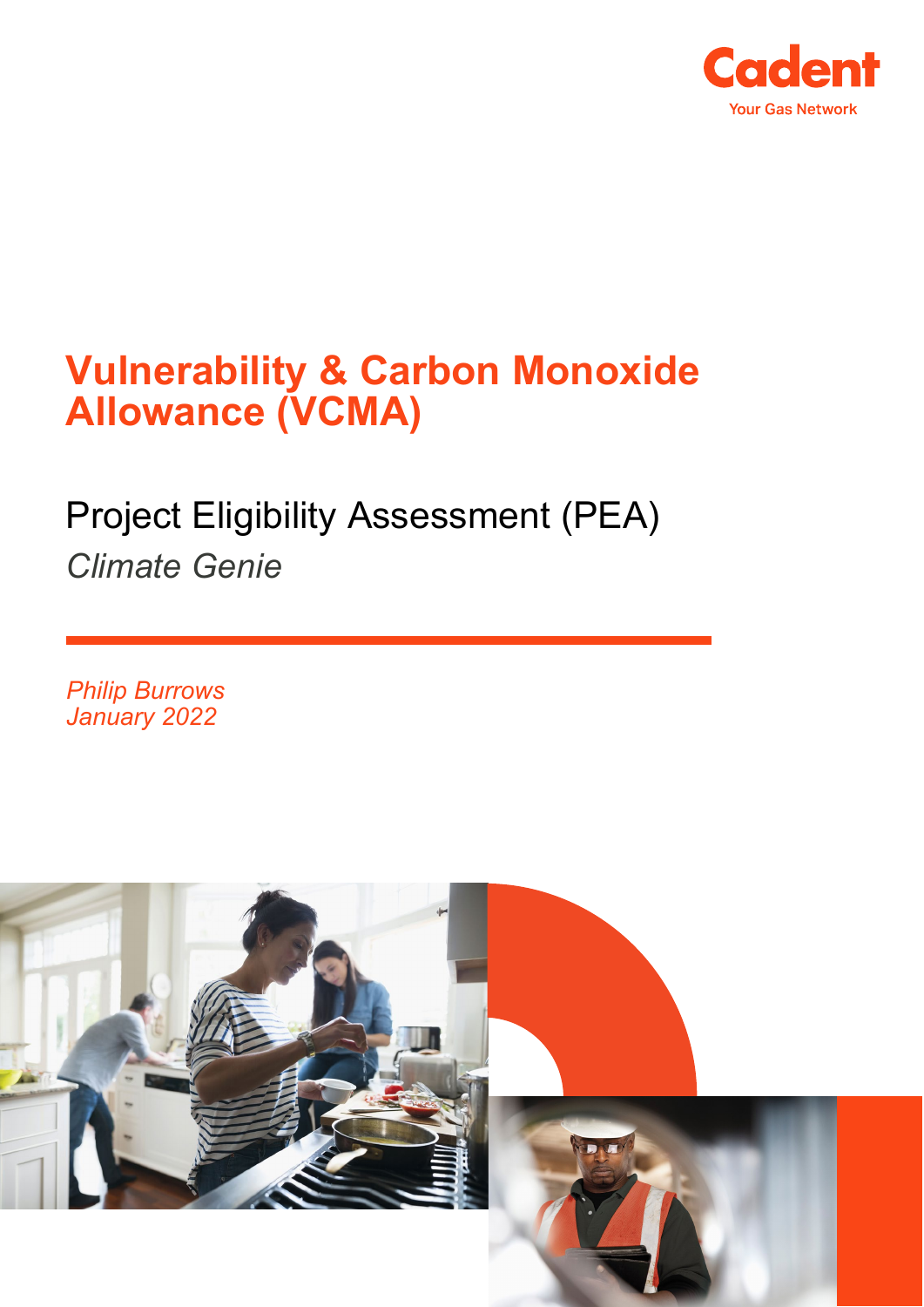

## **Gas Network Vulnerability & Carbon Monoxide Allowance (VCMA) Governance Document - Project Eligibility Criteria**

#### **Section 1 - Eligibility criteria for company specific projects (excluding boiler repair & replacement)**

In order to qualify as a VCMA project, a project must:

|    | <b>VCMA Eligibility Criteria</b>                                                                                                                                                                             | <b>Criteria Satisfied (Yes/No)</b> |
|----|--------------------------------------------------------------------------------------------------------------------------------------------------------------------------------------------------------------|------------------------------------|
|    | a) Have a positive Social Return on Investment (SROI),<br>including the potential to have a Net Benefit to the customers<br>on the funding GDN's network(s);                                                 | <b>Yes</b>                         |
|    | b) Either:<br>i.<br>Provide a direct Net Benefit to consumers in<br>vulnerable situations, or<br>Provide awareness on the dangers of CO, or<br>ii.<br>Reduce the risk of health issues caused by CO;<br>iii. | <b>Yes</b>                         |
|    | c) Have defined outputs and deliverables;                                                                                                                                                                    | <b>Yes</b>                         |
|    | d) Have defined outcomes, where considered appropriate by the<br>GDN;                                                                                                                                        | <b>Yes</b>                         |
| e) | Relate to energy, or CO safety;                                                                                                                                                                              | <b>Yes</b>                         |
| f  | Go beyond activities that are funded through another price<br>control mechanism or required through licence obligations;<br>and                                                                              | <b>Yes</b>                         |
|    | g) Not be delivered through other external funding sources<br>directly accessed by a GDN, including through other<br>government (national, devolved or local) funding.                                       | $\overline{No}$                    |
|    | Section 2 - Eligibility criteria for company specific boiler repair and replacement projects                                                                                                                 |                                    |
|    | Condemned boiler repairs or replacements are eligible as VCMA projects where:                                                                                                                                |                                    |
|    | a) A GDN has to isolate and condemn an unsafe boiler following<br>a supply interruption or as part of its emergency service role;                                                                            | N/A                                |
|    | b) The household cannot afford to repair or replace the boiler,<br>and:                                                                                                                                      | N/A                                |
|    | c) Sufficient funding is not available from other sources<br>(including national, devolved or local government funding) to<br>fund the boiler repair or replacement.                                         | N/A                                |

| Section 3 - Eligibility criteria for collaborative VCMA projects     |                                                                                                                |     |  |
|----------------------------------------------------------------------|----------------------------------------------------------------------------------------------------------------|-----|--|
| In order to qualify as a collaborative VCMA project, a project must: |                                                                                                                |     |  |
| a)                                                                   | Meet the above company specific and boiler repair and<br>replace (if applicable) project eligibility criteria; | N/A |  |
|                                                                      | b) Have the potential to have a direct Net Benefit to customers<br>on the participating networks; and          | N/A |  |
|                                                                      |                                                                                                                |     |  |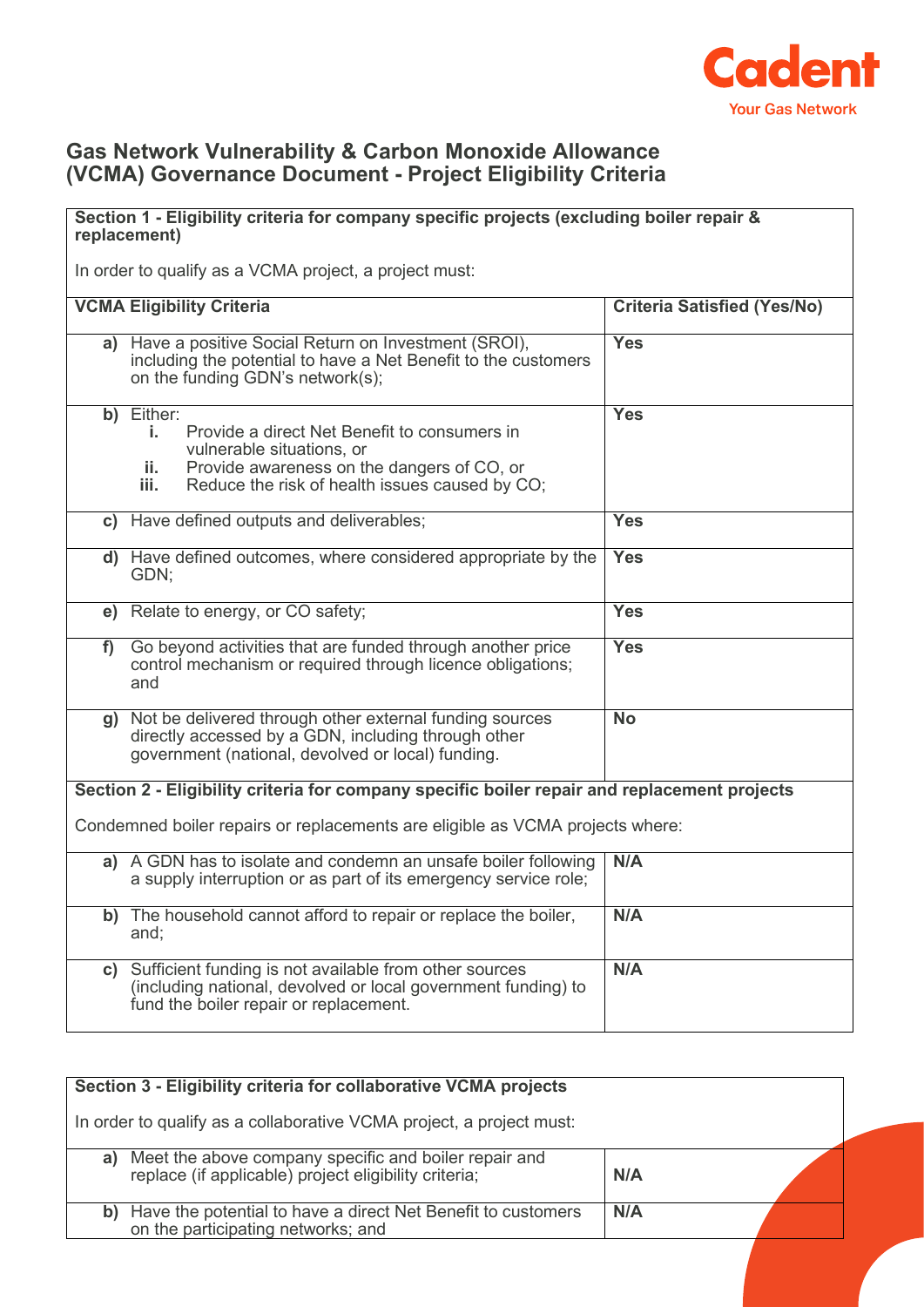

| Involve two, or more, gas distribution companies. |  |
|---------------------------------------------------|--|

## **Gas Network Vulnerability and Carbon Monoxide Allowance (VCMA) Governance Document - Project Registration Table 2**

| <b>Information Required</b>                                       | <b>Description</b>                                                                                                                                                                                                           |
|-------------------------------------------------------------------|------------------------------------------------------------------------------------------------------------------------------------------------------------------------------------------------------------------------------|
| <b>Project Title</b>                                              | <b>Climate Genie</b>                                                                                                                                                                                                         |
| <b>Funding GDN(s)</b>                                             | Cadent                                                                                                                                                                                                                       |
| Role of GDN(s)<br><b>*For Collaborative VCMA Projects</b><br>only | N/A                                                                                                                                                                                                                          |
| <b>Date of PEA Submission</b>                                     | January 2022                                                                                                                                                                                                                 |
| <b>VCMA Project Contact Name, email</b><br>and Number             | <b>Philip Burrows</b><br>Phil.m.burrows@cadentgas.com<br>07773545451                                                                                                                                                         |
| <b>Total Cost (£k)</b>                                            | £100,000.00                                                                                                                                                                                                                  |
| <b>Total VCMA Funding Required (£k)</b>                           | £50,000.00                                                                                                                                                                                                                   |
| Problem(s)                                                        | Every year there are around 40 deaths caused by<br>carbon monoxide in England and Wales. This means<br>that in any given year, c.30 Cadent customers may die<br>through an incident related to CO.                           |
|                                                                   | There is relatively low awareness of the causes and<br>consequences of CO poisoning and this is in part<br>demonstrated by the proportion of homes that still do not<br>have a CO alarm installed.                           |
|                                                                   | CO alarm ownership across Cadent's networks is<br>between 60%-70%.                                                                                                                                                           |
|                                                                   | Whilst it is important to have CO alarms in your homes, it<br>is also important to educate people of the dangers of CO<br>and how people can keep themselves and their families<br>safe. This includes raising awareness of: |
|                                                                   | Annual gas appliances services<br>Understanding the signs and symptoms of CO                                                                                                                                                 |
|                                                                   | Children are at much greater risk of being affected<br>sooner by CO poisoning because they breathe faster<br>than adults and therefore show the signs of CO much<br>quicker and become very poorly.                          |
|                                                                   | Over the last 5 years we have provided educational<br>awareness classes to primary school children through<br>two separate initiatives:                                                                                      |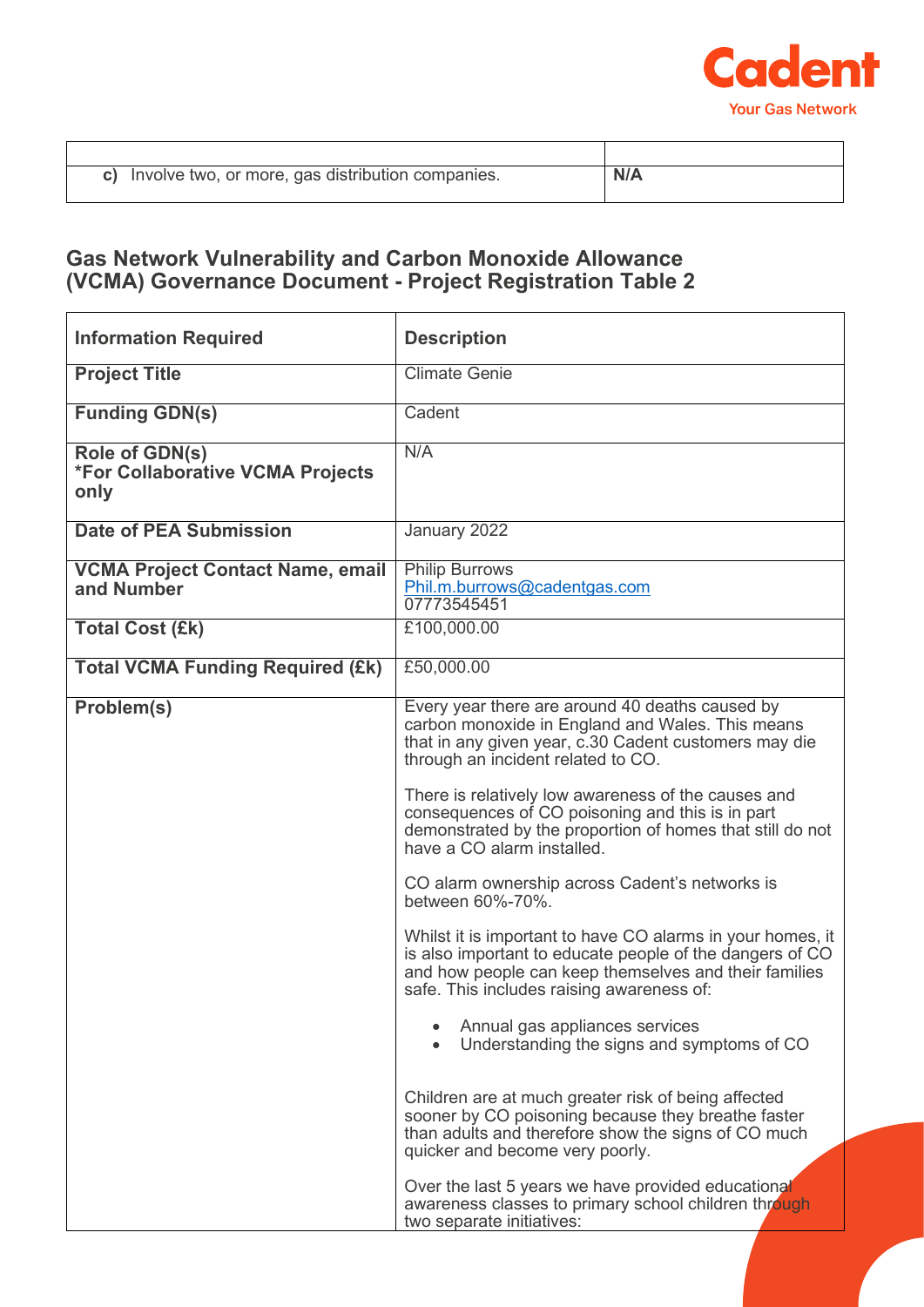

|                                                                   | Safety Seymour (ages 6-7yrs)<br>$\bullet$<br>The CO Crew (ages 9-11yrs)                                                                                                                                                                                                                                                                                                                                                                 |
|-------------------------------------------------------------------|-----------------------------------------------------------------------------------------------------------------------------------------------------------------------------------------------------------------------------------------------------------------------------------------------------------------------------------------------------------------------------------------------------------------------------------------|
|                                                                   | Both programmes have and continue to be successful<br>however we also acknowledge that one style doesn't<br>necessarily suit all learning and educational styles.                                                                                                                                                                                                                                                                       |
| <b>Scope and Objectives</b>                                       | Working with Climate Genie (financially contributing<br>partner) we have created an educational package<br>centred around Minecraft. The package is played online<br>through a world within the game and is made of various<br>individual "modules" and "mini games" that focus on<br>raising awareness of CO.                                                                                                                          |
|                                                                   | Participants will learn about how CO is made, where it<br>comes from, what the signs and symptoms are and how<br>to stay safe. The game and various units have been<br>trialled through the creation of a children's panel<br>involving school children between the ages of 7 and 14.                                                                                                                                                   |
|                                                                   | We are looking at targeting areas of deprivation and CO<br>hotspot areas to ensure that we get the most positive<br>reach for our customers.                                                                                                                                                                                                                                                                                            |
|                                                                   | We are planning to have a soft launch into schools<br>during the academic year of 2021/22 to reach the<br>following:                                                                                                                                                                                                                                                                                                                    |
|                                                                   | 2021/22 500 children<br>2022/23 1000 children<br>2023/24 2000 children<br>2024/25 3000 children<br>2025/26 4000 children                                                                                                                                                                                                                                                                                                                |
|                                                                   | The sessions will have an option to be led by the teacher<br>or utilising an educational specialist either online or in<br>person. The children will learn at their own pace<br>throughout the module of each game and will have an in-<br>game journal to complete with key learning activities that<br>they have picked up within the game.                                                                                           |
|                                                                   | The hope and expectation as that the students will then<br>act as ambassadors to their parents, grandparents and<br>family members spreading the learning that they have<br>picked up from the sessions on CO.                                                                                                                                                                                                                          |
| <b>Why the Project is Being Funded</b><br><b>Through the VCMA</b> | The CO school education programs directly reduces the<br>likelihood of customers becoming ill or dying from CO<br>related incidents. We have demonstrated the value<br>delivered through educational programmes in RIIO-1 and<br>this project will ensure we reach even more of our<br>customers in RIIO-2 and in an alternative way. This<br>project also falls well within the governance document<br>and requirements set out below: |
|                                                                   | a) Have a positive, or a forecasted social return<br>on investment (SROI) including for the gas<br>consumers<br>b) Either                                                                                                                                                                                                                                                                                                               |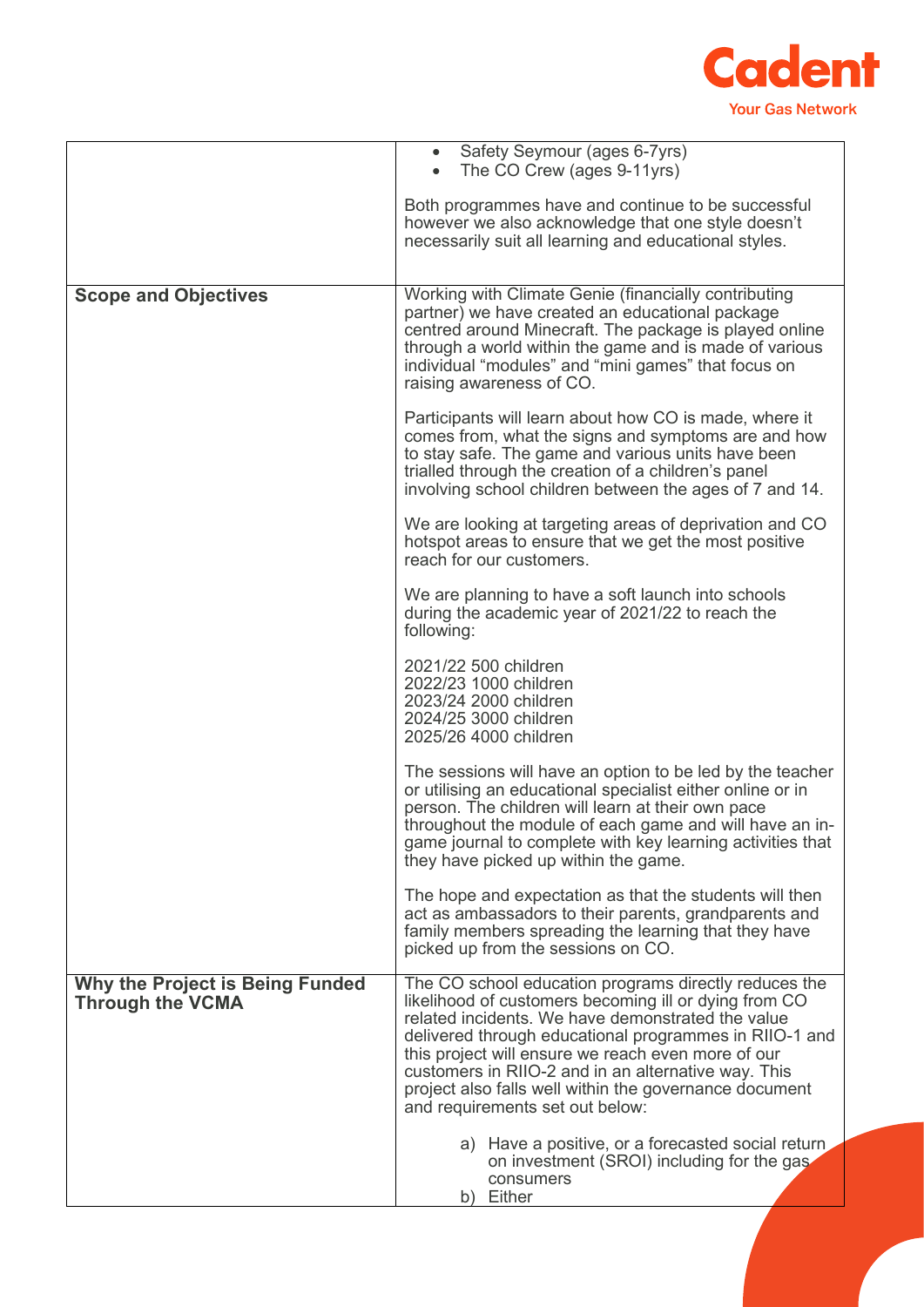

|                                                                    | provide support to consumers in<br>ı.<br>vulnerable situations and relate to<br>energy safeguarding, or<br>Ш.<br>provide awareness of the dangers of<br>CO, or<br>reduce the risk of harm caused by<br>III.<br>CO.                                                                                                                                                                                         |
|--------------------------------------------------------------------|------------------------------------------------------------------------------------------------------------------------------------------------------------------------------------------------------------------------------------------------------------------------------------------------------------------------------------------------------------------------------------------------------------|
| <b>Evidence of Stakeholder/Customer</b>                            |                                                                                                                                                                                                                                                                                                                                                                                                            |
| <b>Support</b>                                                     | Following the creation of the children's panel, we sought<br>feedback on the mine craft sessions that they had tested<br>and received the main points that we wanted to get over<br>were well received including, symptoms, spotting the<br>signs and how to stay safe.                                                                                                                                    |
| <b>Outcomes, Associated Actions and</b><br><b>Success Criteria</b> | This programme will reach around 500 school<br>children in the first year and then increasing each<br>year. Each of the participants will then be able to<br>share their learning and experience with their family<br>and friends. Using a simple calculation of each<br>child/participant then raising awareness to a further<br>2.4 people. This will equate to around 1200 people<br>in the first year. |
|                                                                    | There has been extensive research conducted<br>which demonstrates that adults are more likely to<br>take positive action (or change) when their child (or<br>grandchild) asks them to (rather than other adults,<br>even those seen as experts in their field).                                                                                                                                            |
|                                                                    | The social return on investment has been calculated<br>based on the reduction of A&E visits, hospital stays,<br>deaths, ambulance visits and time lost from not<br>being able to work. The detailed calculation will be<br>provided upon request.                                                                                                                                                          |
|                                                                    | Based on a conservative forecast of around 2000<br>children per year being reached over the remaining<br>4 years of the price control (8000 equates to<br>£111,714 (gross) SROI over 4 years -£50,000<br>(design and implementation costs)<br>£61,714.92 (gross)).                                                                                                                                         |
| <b>Project Partners and Third Parties</b><br><b>Involved</b>       | We are working with Climate Genie and they are<br>matching Cadent's investment of VCMA.                                                                                                                                                                                                                                                                                                                    |
| <b>Potential for New Learning</b>                                  | We will be able to understand if using an alternative<br>and innovative approach to educating on CO                                                                                                                                                                                                                                                                                                        |
| <b>Scale of VCMA Project and SROI</b><br><b>Calculations</b>       | See section above                                                                                                                                                                                                                                                                                                                                                                                          |
| <b>VCMA Project Start and End Date</b>                             | Start date: 1 <sup>st</sup> January 2022<br>End Date: 30 <sup>th</sup> March 2026                                                                                                                                                                                                                                                                                                                          |
| <b>Geographical Area</b>                                           | Across all of our networks                                                                                                                                                                                                                                                                                                                                                                                 |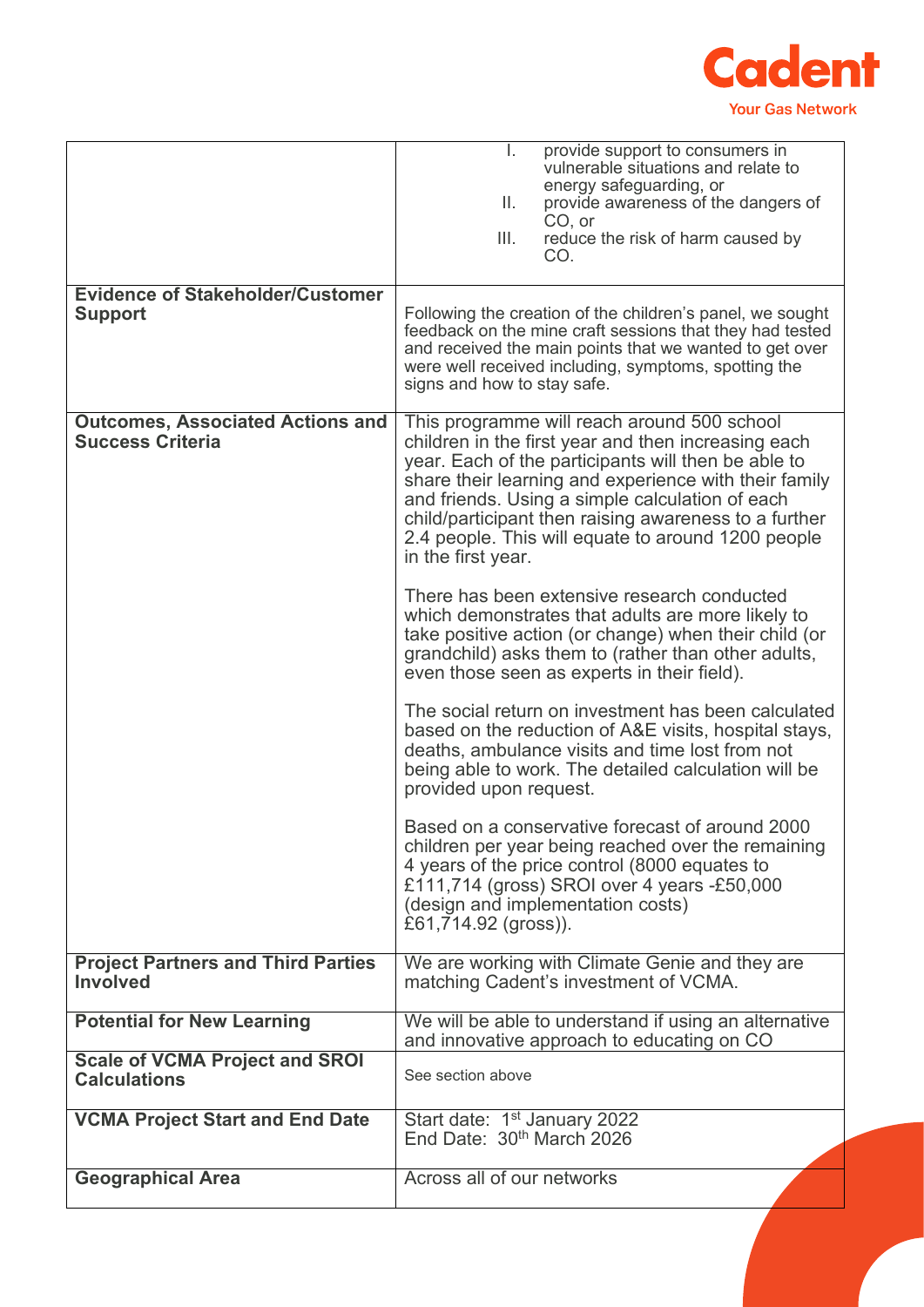

| <b>Remaining Amount in the</b>           | N/A |
|------------------------------------------|-----|
| <b>Allowance at Time of Registration</b> |     |

## **Gas Network Vulnerability and Carbon Monoxide Allowance (VCMA) Governance Document - PEA Control Table**

| In order to ensure that a VCMA project is registered in accordance with the Ofgem VCMA<br>governance document (incl. project eligibility assessment), the below table should be<br>completed as part of the project registration process. |                                       |  |
|-------------------------------------------------------------------------------------------------------------------------------------------------------------------------------------------------------------------------------------------|---------------------------------------|--|
| Stage 1: Customer Strategy Team PEA Peer Review                                                                                                                                                                                           |                                       |  |
| Date Immediate Team Peer Review<br>Completed: 27/01/2022                                                                                                                                                                                  | <b>Review Completed By: Ed Allard</b> |  |
| Stage 2: Customer Strategy Team Management Review                                                                                                                                                                                         |                                       |  |
| Date Management Review Completed:<br><b>Gemma Norton</b>                                                                                                                                                                                  | Review Completed By: 01/03/2022       |  |
| Step 3: Director of Sustainability and Social Purpose Sign-Off<br>Mark Belmega                                                                                                                                                            |                                       |  |
| Director of Sustainability and Social Purpose Sign-Off Date: 01/03/2022                                                                                                                                                                   |                                       |  |
| Step 4: Upload PEA Document to the Website & Notification Email Sent to Ofgem<br>(vcma@ofgem.gov.uk)                                                                                                                                      |                                       |  |
| Date that PEA Document Uploaded to the Website: March 22                                                                                                                                                                                  |                                       |  |
| Date that Notification Email Sent to Ofgem: March 22                                                                                                                                                                                      |                                       |  |